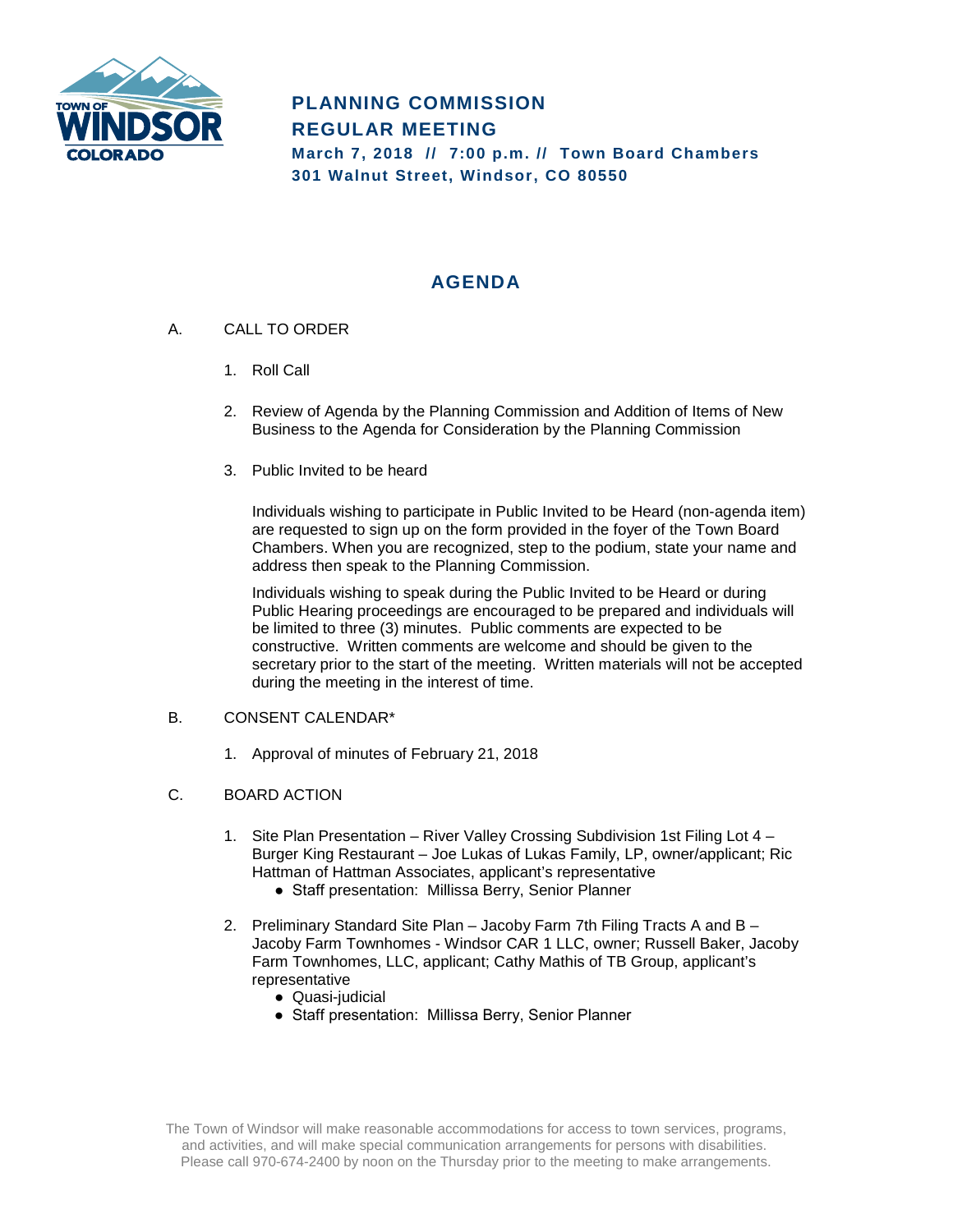- 3. Preliminary Subdivision Chimney Park Subdivision  $4<sup>th</sup>$  Filing Al Haar and Mike Zapf, property owners/applicant / Patricia Kroetch, North Star Design, Inc., applicant's representative
	- Quasi-judicial
	- Staff presentation: Carlin Malone, Chief Planner
- 4. Preliminary Site Plan Chimney Park Townhomes Chimney Park Subdivision  $4<sup>th</sup>$  Filing, Lot 1 – Al Haar and Mike Zapf, property owners/applicant / Patricia Kroetch, North Star Design, Inc., applicant's representative
	- Quasi-judicial
	- Staff presentation: Carlin Malone, Chief Planner
- 5. Public Hearing Final Major Subdivision The Ridge at Harmony Road Subdivision 2nd Filing – Jeff Mark, The Landhuis Company, applicant
	- Quasi-judicial
	- Staff presentation: Paul Hornbeck, Senior Planner
- 6. Recommendation to Town Board Final Major Subdivision The Ridge at Harmony Road Subdivision 2nd Filing – Jeff Mark, The Landhuis Company, applicant
	- Quasi-judicial
	- Staff presentation: Paul Hornbeck, Senior Planner
- 7. Preliminary Subdivision Raindance Subdivision  $3^{rd}$  Filing David Nelson, Raindance Land Company LLC, owner / Martin Lind, Raindance Land Company LLC, owner/owner representative / Tom Siegel, Water Valley Land Company, applicant's representative
	- Quasi-judicial
	- Staff presentation: Paul Hornbeck, Senior Planner

#### D. COMMUNICATIONS

- 1. Communications from the Planning Commission
- 2. Communications from the Town Board liaison
- 3. Communications from the staff
- E. ADJOURN
- \* *Please note that items on the Consent Calendar will not be discussed unless requested by the Planning Commissioners or by applicants who have business listed on the Consent Calendar.*